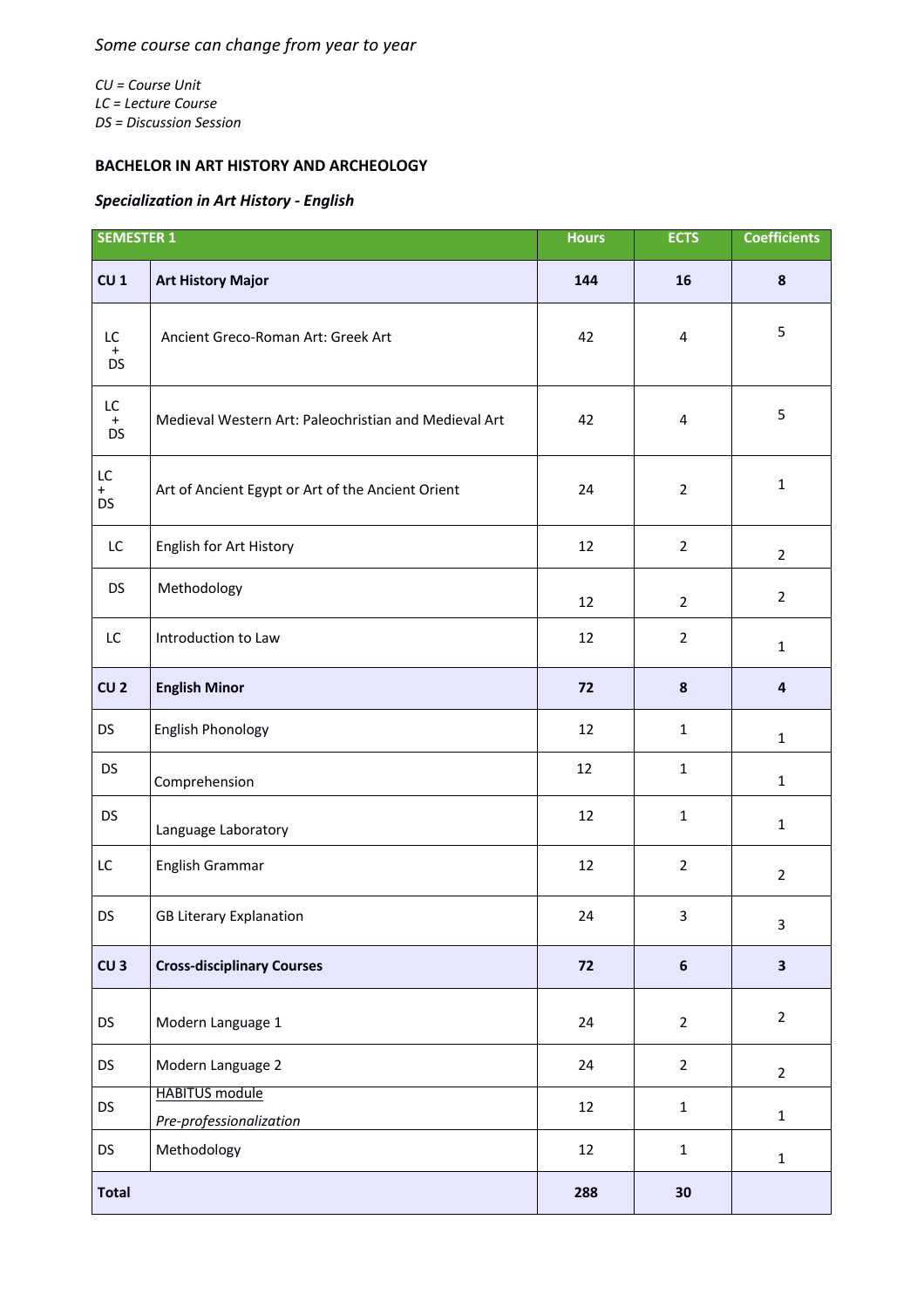| <b>SEMESTER 2</b>      |                                                                                                    | <b>Hours</b> | <b>ECTS</b>    | <b>Coefficients</b> |
|------------------------|----------------------------------------------------------------------------------------------------|--------------|----------------|---------------------|
| CU <sub>1</sub>        | <b>Art History Major</b>                                                                           | 144          | 16             | 8                   |
| LC<br>$+$<br><b>DS</b> | Art from the 15 <sup>th</sup> to the 18 <sup>th</sup> Century: Art of the Renaissance              | 42           | 4              | 5                   |
| LC<br>$+$<br><b>DS</b> | Art from the 19 <sup>th</sup> to the 21 <sup>st</sup> Century: From Neo-Classicism to<br>the 1860s | 42           | 4              | 5                   |
| LC<br>$+$<br><b>DS</b> | Asian Art 1 or Art of Africa and Oceania                                                           | 24           | $\overline{2}$ | $\overline{2}$      |
| LC                     | English for Art History                                                                            | 12           | $\overline{2}$ | $\overline{2}$      |
| <b>DS</b>              | Methodology                                                                                        | 12           | $\overline{2}$ | $\overline{2}$      |
| LC                     | Introduction to Law                                                                                | 12           | $\overline{2}$ | $\mathbf{1}$        |
| CU <sub>2</sub>        | <b>English Minor</b>                                                                               | 72           | 8              | 4                   |
| <b>DS</b>              | Translation into English: Grammar                                                                  | 12           | $\mathbf{1}$   | $\mathbf{1}$        |
| <b>DS</b>              | <b>Translation into French</b>                                                                     | 12           | $\mathbf{1}$   | $\mathbf{1}$        |
| <b>DS</b>              | Translation into English: Advanced Notions                                                         | 12           | 1              | $\mathbf{1}$        |
| LC                     | English Grammar                                                                                    | 12           | $\overline{2}$ | $\overline{2}$      |
| <b>DS</b>              | <b>American Civilization</b>                                                                       | 24           | 3              | 3                   |
| UE <sub>3</sub>        | <b>Cross-disciplinary Courses</b>                                                                  | 72           | 6              | 3.                  |
| <b>DS</b>              | Modern Language 1                                                                                  | 24           | $\overline{2}$ | $\overline{2}$      |
| <b>DS</b>              | Modern Language 2 or Strengthening Language 1                                                      | 24           | $\overline{2}$ | $\overline{2}$      |
| <b>DS</b>              | <b>Habitus</b><br>Pre-professionalization Module                                                   | 12           | $\mathbf 1$    | $\mathbf 1$         |
| LC                     | <b>Grand Cours ICP</b>                                                                             | 12           | $\mathbf{1}$   | $\mathbf 1$         |
| <b>Total</b>           |                                                                                                    | 288          | 30             |                     |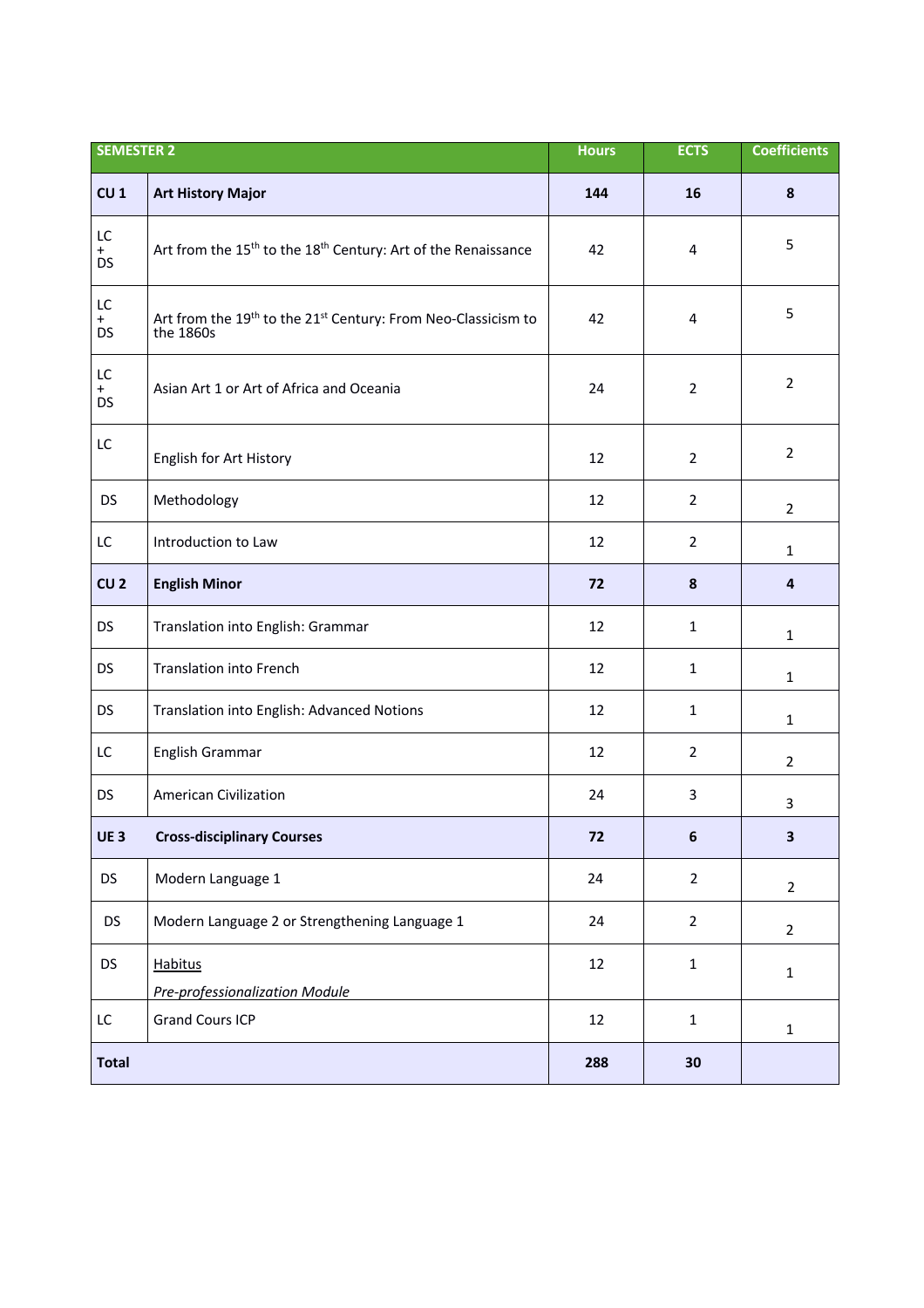| <b>SEMESTER 3</b>      |                                                  | <b>Hours</b> | <b>ECTS</b>      | <b>Coefficients</b>     |
|------------------------|--------------------------------------------------|--------------|------------------|-------------------------|
| <b>UE1</b>             | <b>Art History Major</b>                         | 144          | 16               | 8                       |
| LC<br>$+$<br><b>DS</b> | Ancient Greco-Roman Art: Roman Art               | 42           | 4                | 5                       |
| LC<br>$+$<br><b>DS</b> | Medieval Western Art: Romanesque Art             | 42           | 4                | 5                       |
| LC<br>$+$<br><b>DS</b> | Islamic Art or Byzantine Art                     | 24           | $\overline{2}$   | $\overline{2}$          |
| LC                     | English for Art History                          | 12           | $\overline{2}$   | $\mathbf{1}$            |
| <b>DS</b>              | Methodology                                      | 12           | $\overline{2}$   | $\overline{2}$          |
| LC                     | Introduction to Law                              | 12           | $\overline{2}$   | $\overline{2}$          |
| CU <sub>2</sub>        | <b>English Minor</b>                             | 72           | $\pmb{8}$        | $\overline{\mathbf{a}}$ |
| <b>DS</b>              | <b>English Phonology</b>                         | 12           | $\mathbf{1}$     | $\mathbf{1}$            |
| <b>DS</b>              | Comprehension                                    | 18           | $\mathbf{1}$     | $\mathbf{1}$            |
| <b>DS</b>              | Language Laboratory                              | 12           | $\mathbf{1}$     | $\mathbf{1}$            |
| LC                     | English Grammar                                  | 12           | $\overline{2}$   | $\overline{2}$          |
| LC                     | <b>British Civilization</b>                      | 18           | $\mathsf{3}$     | $\mathbf{3}$            |
| CU <sub>3</sub>        | <b>Cross-disciplinary Courses</b>                | 72           | $\boldsymbol{6}$ | $\overline{\mathbf{3}}$ |
| <b>DS</b>              | Modern Language 1                                | 24           | $\overline{2}$   | $\overline{2}$          |
| DS                     | Modern Language 2 or Strengthening Language 1    | 24           | $\overline{2}$   | $\overline{2}$          |
| DS                     | <b>HABITUS Module</b><br>Pre-professionalization | 12           | $\mathbf 1$      | $\mathbf{1}$            |
| DS                     | <b>Academic Methodology</b>                      | 12           | $\mathbf{1}$     | $\mathbf{1}$            |
| <b>Total</b>           |                                                  | 288          | 30               |                         |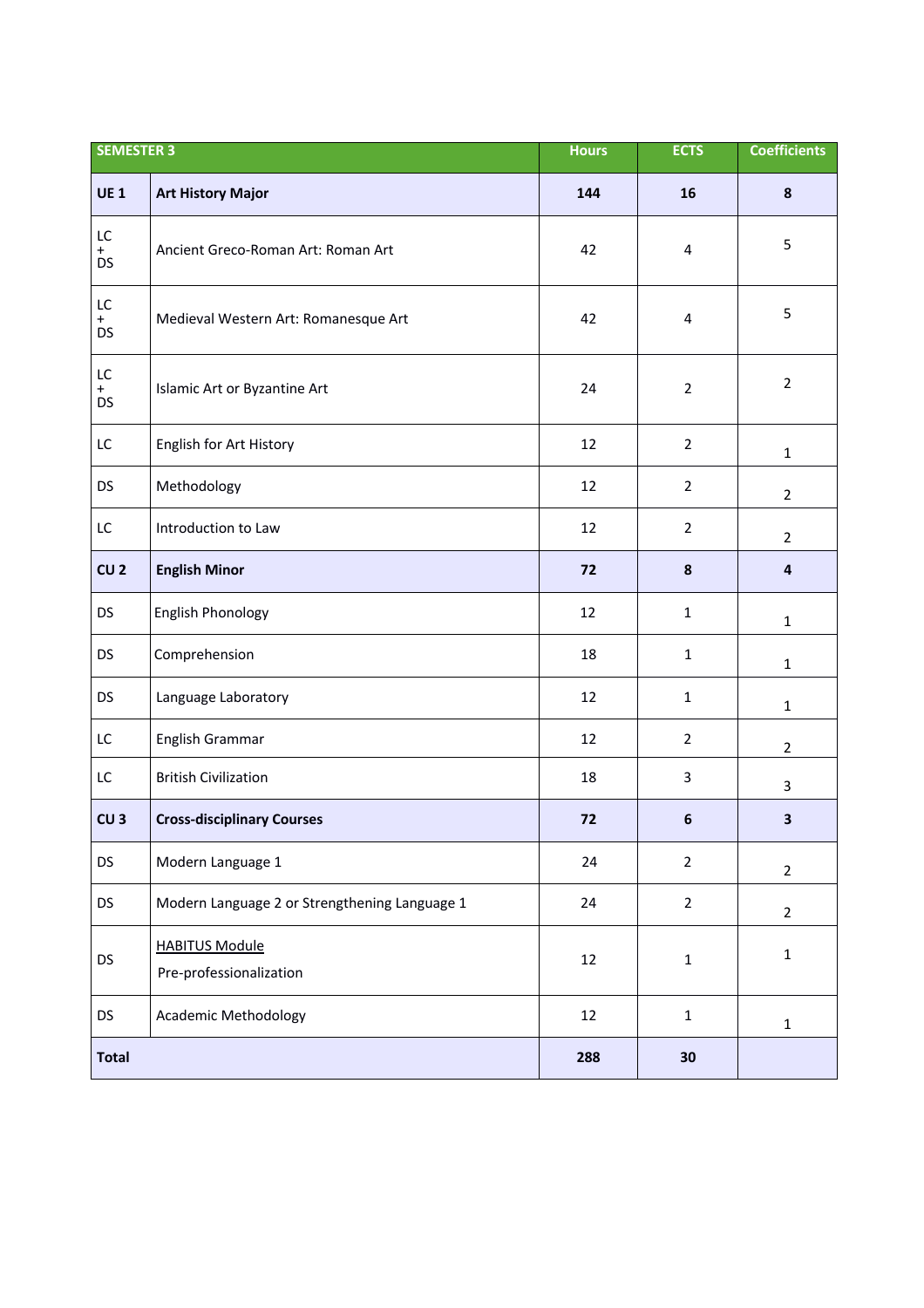| <b>SEMESTER 4</b>      |                                                                                         | <b>Hours</b> | <b>ECTS</b>      | <b>Coefficients</b>     |
|------------------------|-----------------------------------------------------------------------------------------|--------------|------------------|-------------------------|
| CU <sub>1</sub>        | <b>Art History Major</b>                                                                | 144          | 16               | $\pmb{8}$               |
| LC<br>$+$<br><b>DS</b> | Art from the 15 <sup>th</sup> to the 18 <sup>th</sup> Century: 17 <sup>th</sup> Century | 42           | 4                | 5                       |
| LC<br>$+$<br><b>DS</b> | Art from the 19th to the 21st Century: From the 1860s to the<br>Avant-garde             | 42           | 4                | 5                       |
| LC<br>+<br><b>DS</b>   | Asian Art 2 (Art of India) or Pre-Colombian Art                                         | 24           | $\overline{2}$   | $\mathbf{1}$            |
| LC                     | English for Art History                                                                 | 12           | $\overline{2}$   | $\overline{2}$          |
| <b>DS</b>              | Methodology                                                                             | 12           | $\overline{2}$   | $\overline{2}$          |
| LC                     | Law Applied to Culture                                                                  | 12           | $\overline{2}$   | $\mathbf{1}$            |
| CU <sub>2</sub>        | <b>English Minor</b>                                                                    | 72           | 8                | 4                       |
| LC                     | Grammar                                                                                 | 12           | $\overline{2}$   | 5                       |
| <b>DS</b>              | <b>Translation into French</b>                                                          | 12           | $\mathbf{1}$     | 5                       |
| <b>DS</b>              | Translation into English: Advanced Notions                                              | 12           | $\mathbf{1}$     | 5                       |
| <b>DS</b>              | Translation into English: Grammar                                                       | 12           | $\mathbf{1}$     | 5                       |
| <b>DS</b>              | <b>US Literature</b>                                                                    | 24           | 3                | 3                       |
| CU <sub>3</sub>        | <b>Cross-disciplinary Courses</b>                                                       | 72           | $\boldsymbol{6}$ | $\overline{\mathbf{3}}$ |
| <b>DS</b>              | Modern Language 1                                                                       | 24           | $\overline{2}$   | $\overline{2}$          |
| <b>DS</b>              | Modern Language 2 or Strengthening Language 1                                           | 24           | $\overline{2}$   | $\overline{2}$          |
| <b>DS</b>              | <b>HABITUS Module</b><br>Pre-professionalization                                        | 12           | $\mathbf 1$      | $\mathbf 1$             |
| LC                     | <b>Grand Cours ICP</b>                                                                  | 12           | $\mathbf 1$      | $\mathbf{1}$            |
| <b>Total</b>           |                                                                                         | 288          | 30               |                         |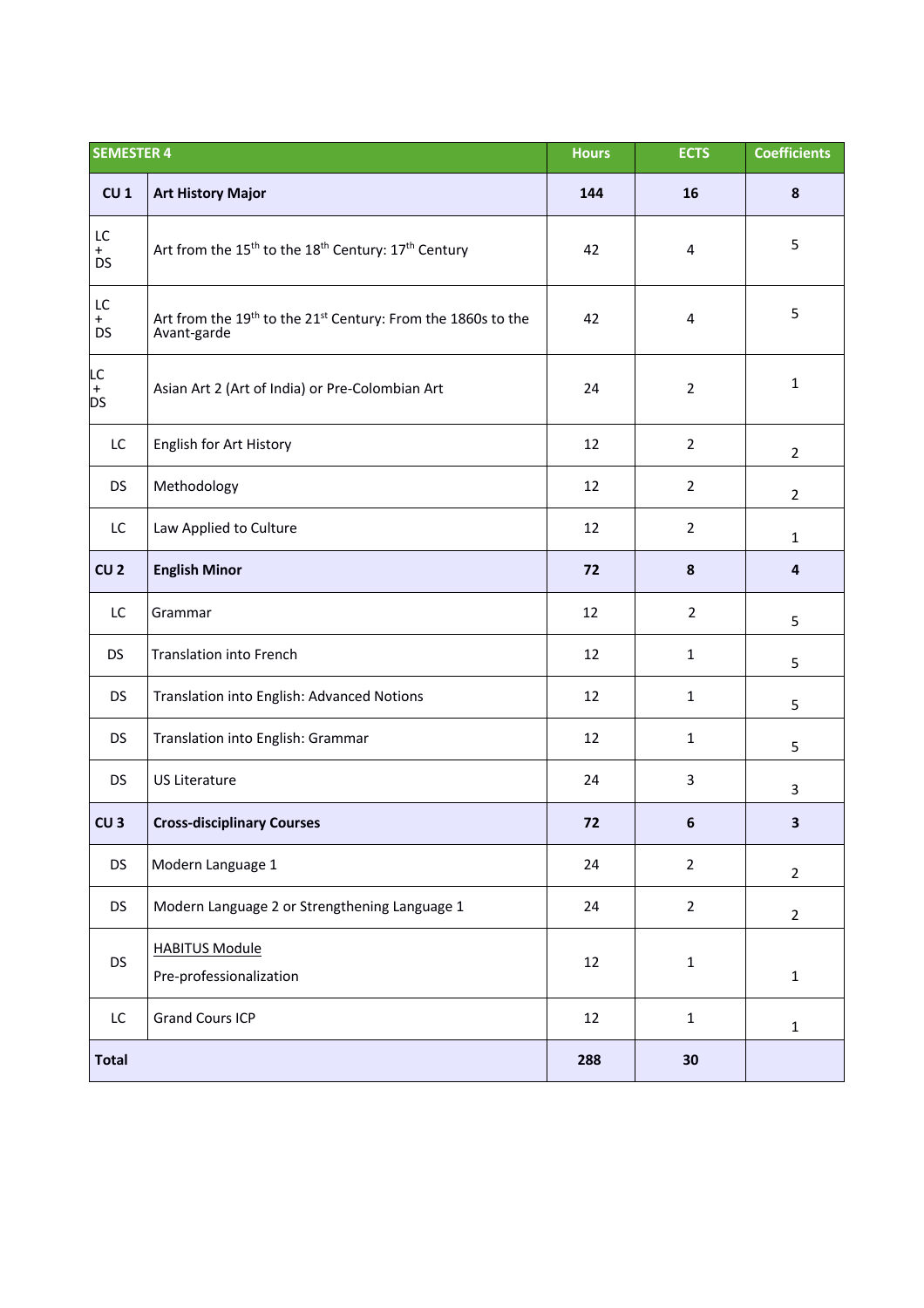| <b>SEMESTER 5</b>      |                                                                     | <b>Hours</b> | <b>ECTS</b>    | <b>Coefficients</b>     |
|------------------------|---------------------------------------------------------------------|--------------|----------------|-------------------------|
| CU <sub>1</sub>        | <b>Art History Major</b>                                            | 132          | 12             | $\pmb{8}$               |
| LC<br>$+$<br><b>DS</b> | Ancient Greco-Roman Art: Art of the Hellenistic and Roman<br>Orient | 42           | 4              | 5                       |
| LC<br>$+$<br><b>DS</b> | Western Medieval Art: Gothic Art                                    | 42           | 4              | 5                       |
| LC                     | History of the Museum                                               | 12           | $\overline{2}$ | $\mathbf{1}$            |
| LC                     | Philosophy of Art                                                   | 12           | $\overline{2}$ | $\mathbf{1}$            |
| LC                     | Literary and Artistic Property Law                                  | 12           | $\overline{2}$ | $\mathbf{1}$            |
| LC                     | English for Art History                                             | 12           | $\overline{2}$ | $\mathbf{1}$            |
| CU <sub>2</sub>        | <b>English Minor</b>                                                | 72           | 8              | $\overline{\mathbf{a}}$ |
| <b>DS</b>              | <b>Translation into French</b>                                      | 18           | $\overline{2}$ | $\overline{2}$          |
| <b>DS</b>              | <b>Translation into English</b>                                     | 18           | $\overline{2}$ | $\overline{2}$          |
| <b>DS</b>              | Language Laboratory                                                 | 12           | $\mathbf{1}$   | $\mathbf{1}$            |
| LC                     | <b>British Literature</b>                                           | 24           | 3              | 3                       |
| CU <sub>3</sub>        | <b>Cross-disciplinary Courses</b>                                   | 72           | 6              | 3                       |
| <b>DS</b>              | Modern Language 1                                                   | 24           | $\overline{2}$ | $\overline{2}$          |
| <b>DS</b>              | Modern Language 2 or Strengthening Language 1                       | 24           | $\overline{2}$ | $\overline{2}$          |
| <b>DS</b>              | <b>HABITUS Module</b>                                               | 12           | $\mathbf{1}$   | $\mathbf{1}$            |
| DS                     | <b>Academic Methodology</b>                                         | 12           | $\mathbf{1}$   | $\mathbf{1}$            |
| <b>Total</b>           |                                                                     | 276          | 30             |                         |